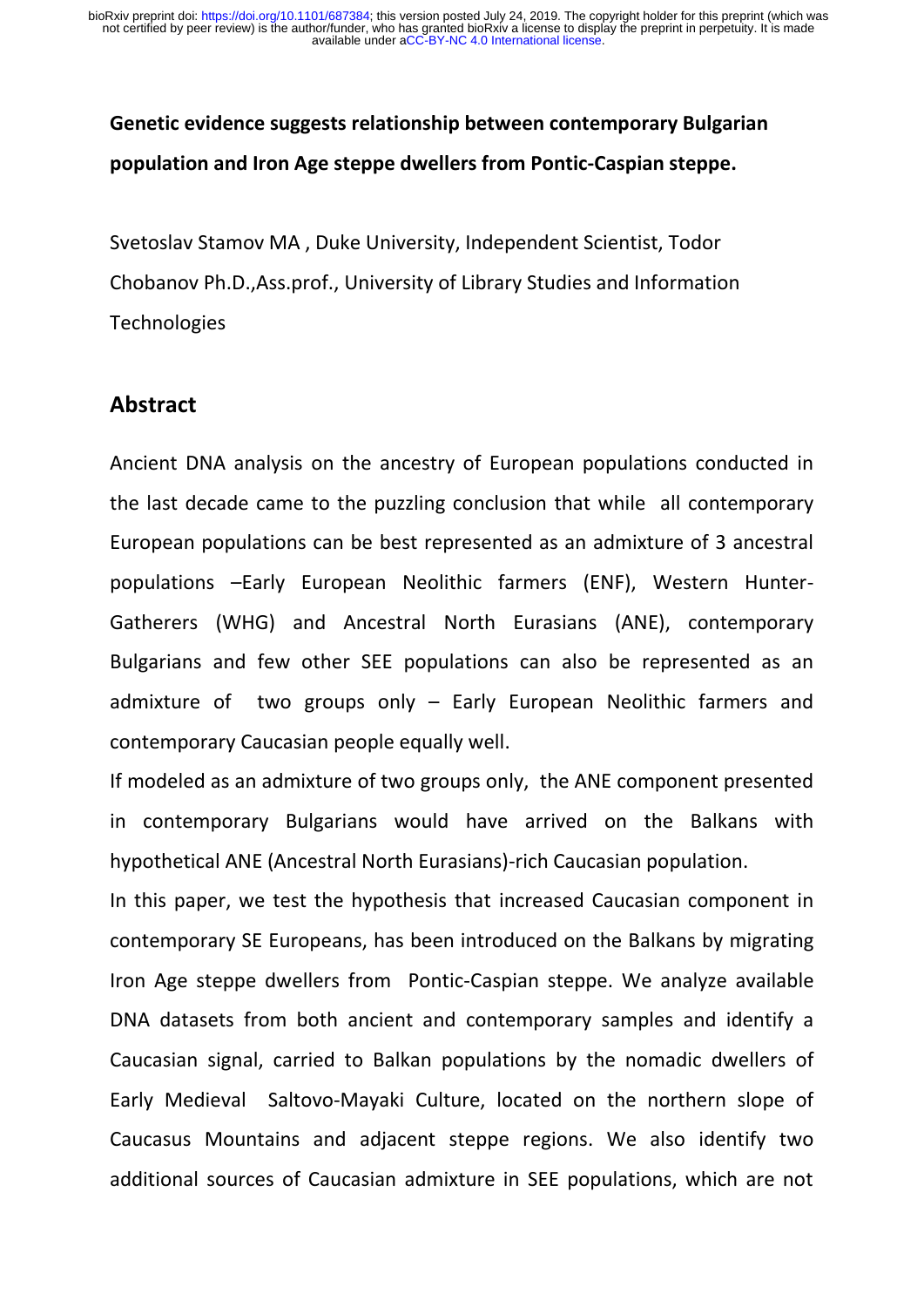specific to Bulgarian population only. Based on the results from our population genetic analysis we suggest that contemporary Bulgarians are an admixture of ancestral Slavonic groups, rich on locally absorbed EEF DNA and Proto Bulgarians, rich on Caucasian DNA and genetically related to the bearers of the Saltovo-Mayaki Culture from 8-10 century AD.

### **Introduction**

All contemporary European populations can be represented as an admixture of 3 ancient groups: Early European Neolithic farmers (ENF), western huntergatherers (WHG) and Ancestral North Eurasians (ANE). (Lazaridis I, Patterson N, Mittnik A, et al. Ancient human genomes suggest three ancestral populations for present-day Europeans. *Nature*. 2014;513(7518):409-13.)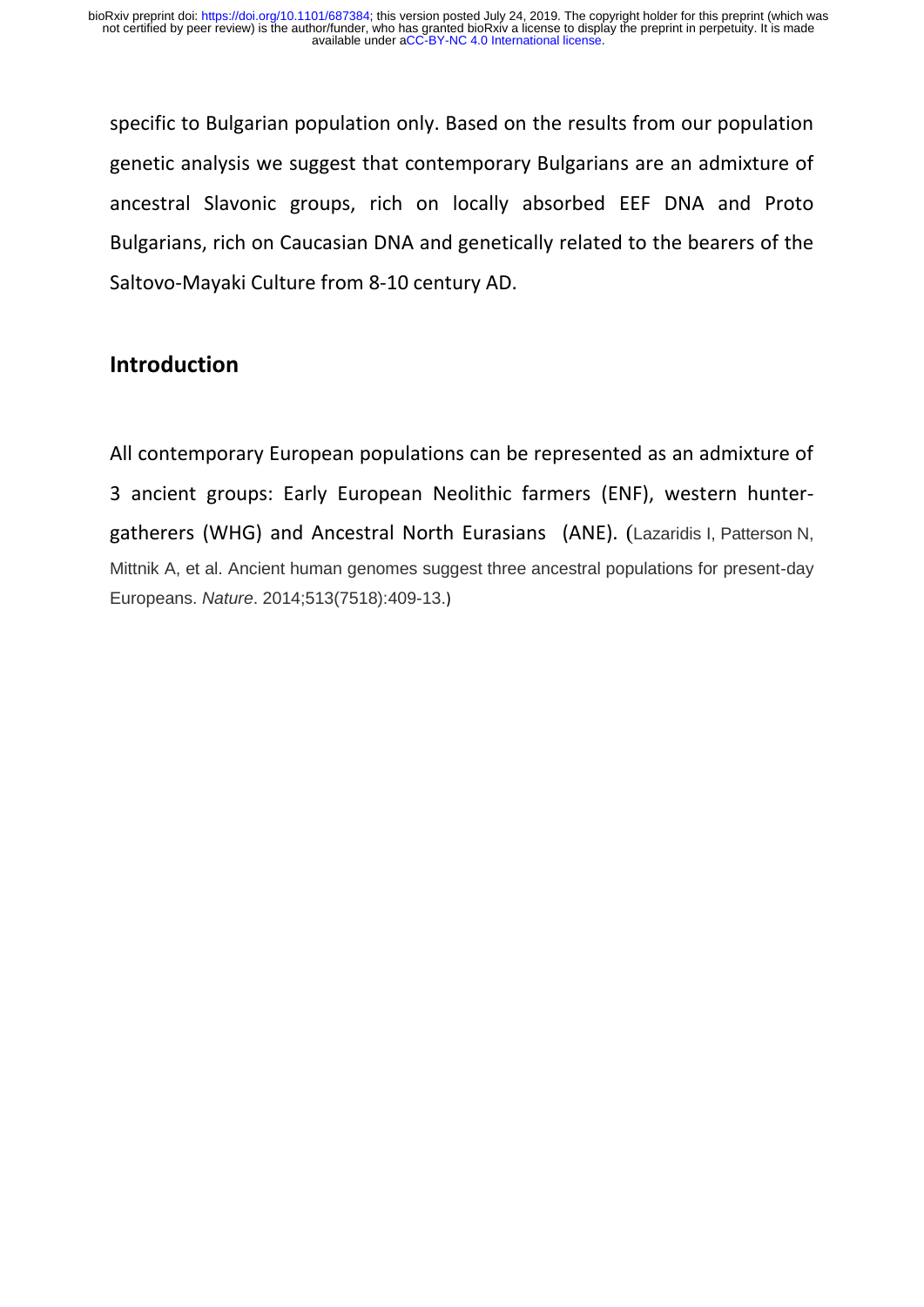available under [aCC-BY-NC 4.0 International license.](http://creativecommons.org/licenses/by-nc/4.0/) not certified by peer review) is the author/funder, who has granted bioRxiv a license to display the preprint in perpetuity. It is made bioRxiv preprint doi: [https://doi.org/10.1101/687384;](https://doi.org/10.1101/687384) this version posted July 24, 2019. The copyright holder for this preprint (which was



Fig. 1 Contemporary Bulgarians show an extra layer of Caucasian admixture, which is missing from the Bronze Age Balkan population (BAB). BAB are a mixture of Yamna migrants and EEF – just as rest of European populations. On the plot we can see that contemporary Bulgarians are closer to the Caucasian cluster than Bronze Age Balkan samples are. PCA after Haak W, Lazaridis I, Patterson N, et al. Massive migration from the steppe was a source for Indo-European languages in Europe. Nature. 2015;522(7555):207-11., Mathieson I, Alpaslan-Roodenberg S, Posth C, et al. The genomic history of southeastern Europe. Nature. 2018;555(7695):197-203

 On the map (Fig. 1) contemporary Bulgarians are distributed nearer to contemporary Caucasians than most European populations which suggests an extra degree of Caucasian admixture that has been absent in the rest of Europe. This implies admixture events that are specific to Bulgarian population and whose effects are limited to the area of Balkan Peninsula mostly.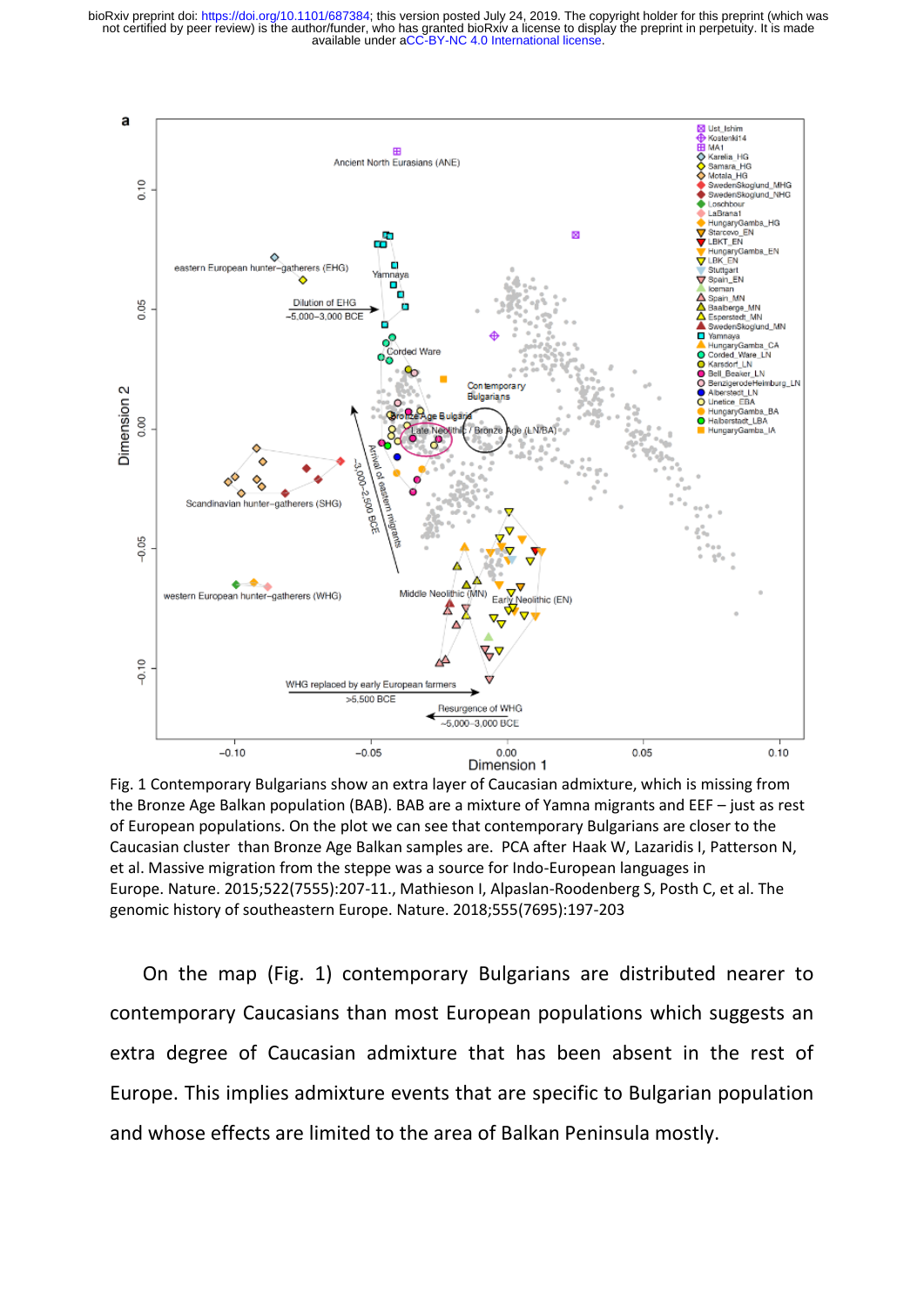Laazridis and Reich first noted that like the rest of Europeans, south-east Europeans can best be modeled as 3-way admixture (ANE-EEF-WHG), however they can be modeled as 2-way only admixture equally well (EEF-Caucasians, where ANE component would have come from additional Caucasian migrations to the Balkans). Haak et al confirmed the findings of D. Reich and established a vector of massive migration from Black Sea – Caspian steppe region into Europe. This migration occurred during early Bronze Age and became major contributing factor to the populations of all contemporary Europeans. Haak established that BA migrants represented an admixture of Caucasian Hunter Gatherers, genetically rooted in Mesolithic Northern Iran and East European Hunter Gatherers from what is now Russian plain. The migrants carried distinctive Caucasian signature and introduced Caucasian component throughout European continent. While this signature had been dilated in Western Europe in the centuries that followed, it had increased in the Balkan populations. This increase is suggestive of more admixture events with populations, caring Caucasian component and limited to the Balkans only. (see Fig. 1.)

The increase in Caucasian component in contemporary Bulgarians postdates Bronze Age migrations. Historical literature suggests that the arrival of this component in Bulgarian population could be related to the migration of Protobulgarians (Bulgars) during 6-8 century AD and the foundation of First Bulgarian Kingdom (V. Zlatarski, S. Runsiman, R.Rashev). Century long archeological research has identified northern Caucasian slopes and adjacent Kuban River zone as the likely homeland of the migrating Bulgars. Archaeological research suggests intensive contacts between Bulgars and the neighboring Caucasian and Alanic tribes, including the emergency of material culture of mixed origin, suggestive of a synthesis between IA Caucasian and IA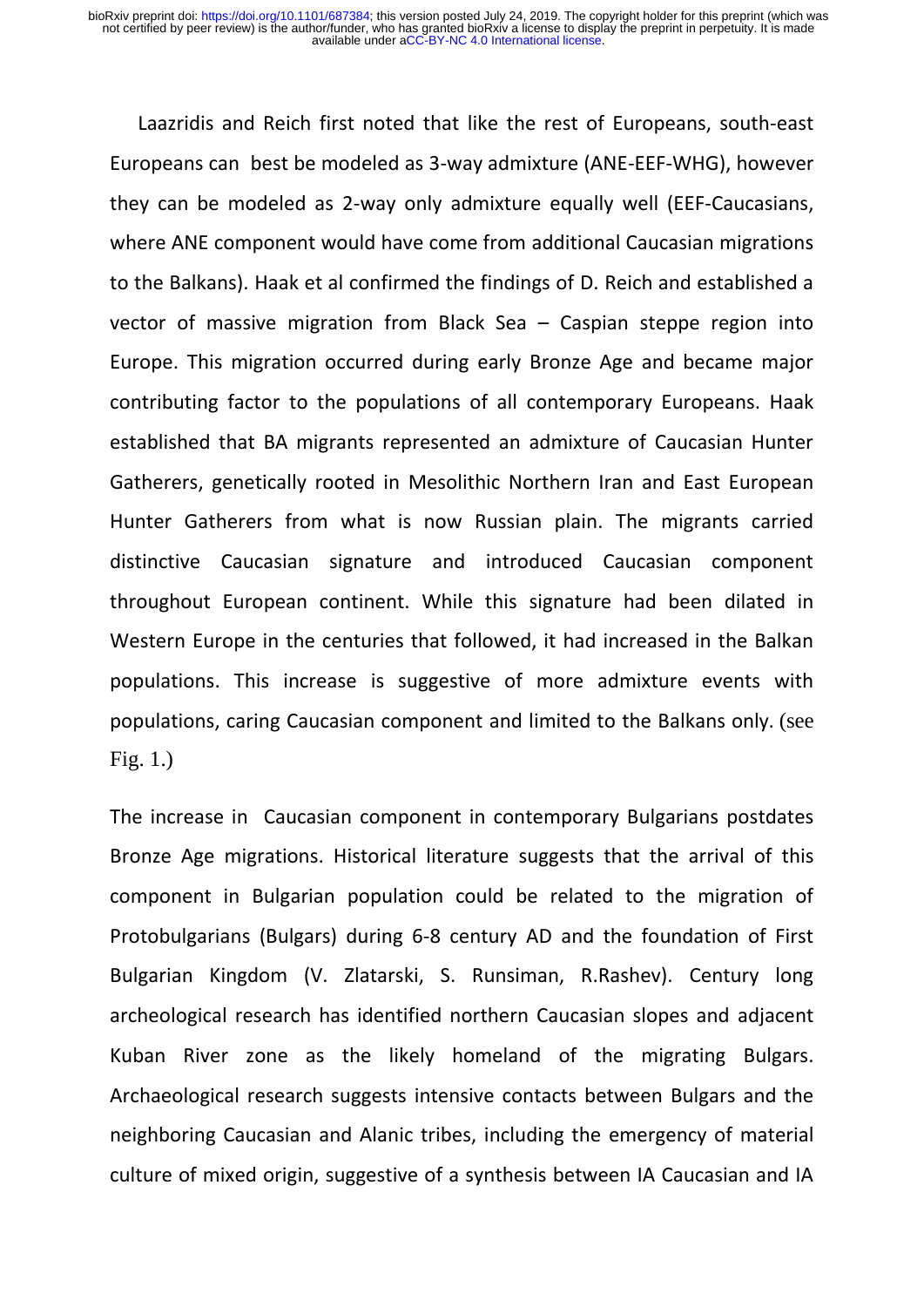steppe traditions, emerging in the zone of Cuban river during Saltovo-Mayaki Culture (SMC, 8-10 century AD). In this paper, we present the results from our analysis on the available ancient genetic data from BA and IA Western Eurasia, including samples from SMC in their relation to modern Bulgarians.

### **Method**

We analyzed ancient DNA samples from Bronze Age, Iron Age and medieval Western and Central Eurasia. In an attempt to establish the source population and the timing of the additional Caucasian admixture in contemporary Bulgarians, we merged the ancient dataset with the dataset of 40 contemporary Bulgarians as well as the dataset of 100 contemporary individuals from neighboring populations. We computed principal component analysis on the present populations and projected available ancient DNA samples from Western and Central Eurasia. We also built a neighbor joining tree of the available ancient and contemporary samples. All genetic trees and PCA plots have been computed with PAST software for palaeogenetic DNA analysis.

We also reviewed already published genetic research on the topic in the scientific literature in order to identify what has been already known about the timing and the hypothesized source population. We also test several wellknown historical hypothesizes about the origins of contemporary Bulgarians and early IA Protobulgarians.

### **Results**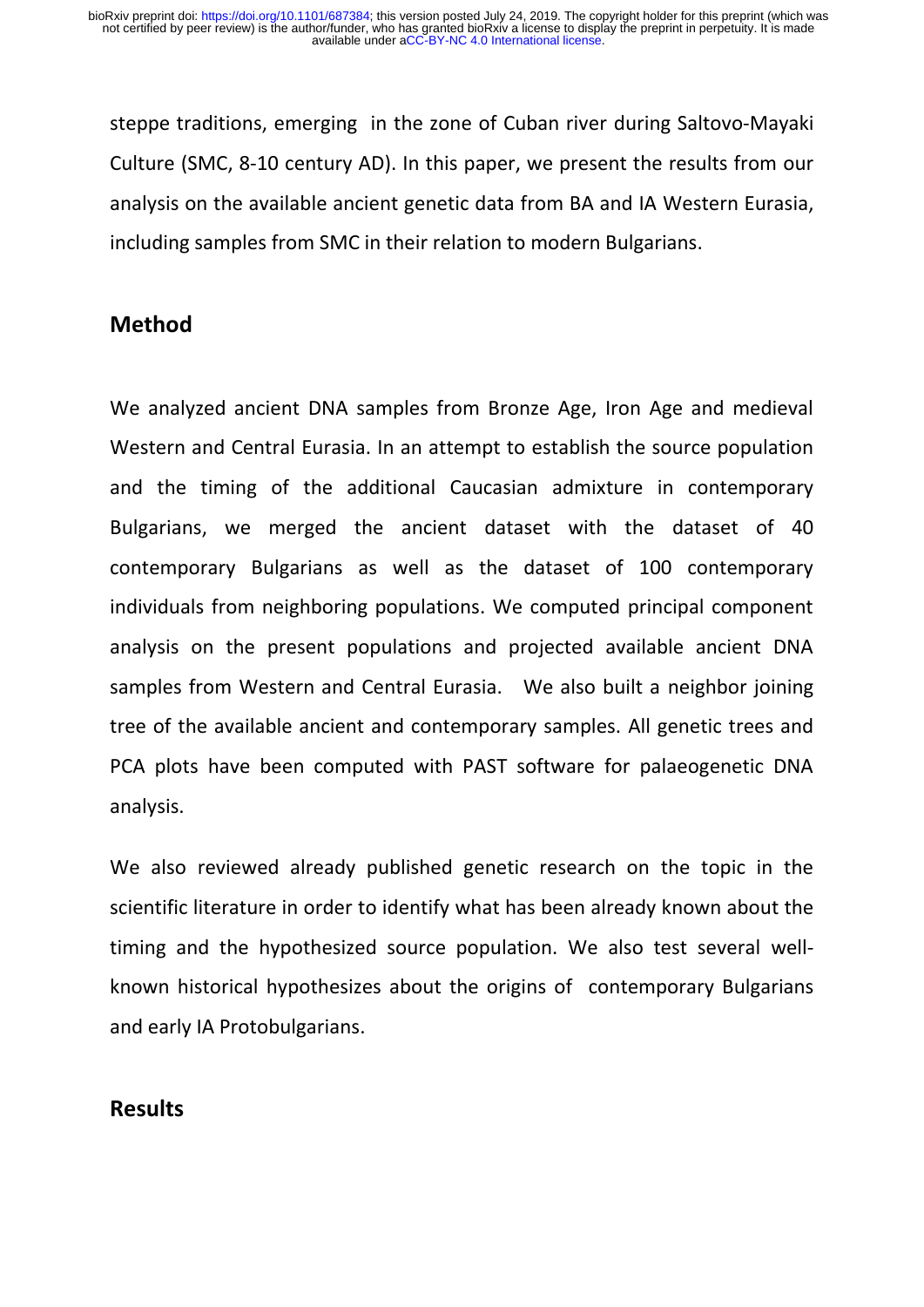Using statistical genome-wide analysis, we detected nontrivial genetic connection between contemporary Bulgarians, inhabitants of Bronze Age Armenian plateau and Iron Age dwellers from SMC. Our analysis also suggests surprising connection between contemporary Bulgarians and Iron Age Scythians from Hungarian plain.

### **Principal Component Analysis**

For our PCA and genome-wide statistical analysis we used PAST3.22, version December 2018 - Paleontological statistics software package for education and data analysis (Hammer 2001).

All contemporary individual DNA genome-wide data files were retrieved from Yunusbayev et al 2012. To analyze the genetic distances and genetic relationship of the retrieved samples to the contemporary Bulgarian samples, we built several principle component analysis (PCA) plots, which visualized the genetic relationship between the individuals, their genetic contribution to the contemporary Bulgarians and we created several genetic trees based on their degree of relatedness.

In our first PCA (Fig 2) we combined dataset from 137 ancient samples from the Eurasian Steppe - from what is now Mongolia to what is now Hungarian plain (P. Damgaard et al, Nature volume 557, pp369–374, May 2018) and merged it with selected contemporary individuals from SE Europe (dataset from Yunusbayev et al 2012)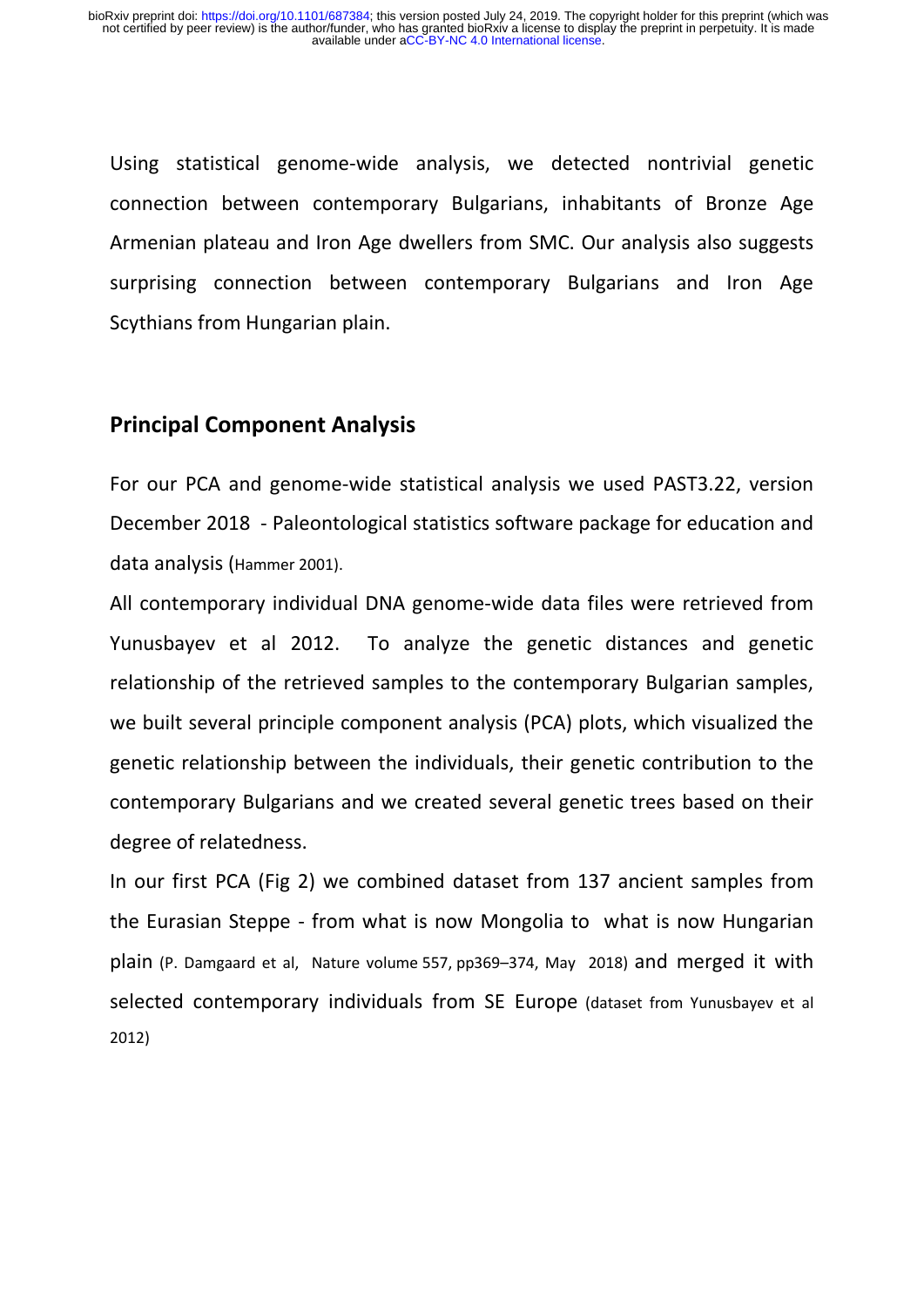available under [aCC-BY-NC 4.0 International license.](http://creativecommons.org/licenses/by-nc/4.0/) not certified by peer review) is the author/funder, who has granted bioRxiv a license to display the preprint in perpetuity. It is made bioRxiv preprint doi: [https://doi.org/10.1101/687384;](https://doi.org/10.1101/687384) this version posted July 24, 2019. The copyright holder for this preprint (which was



Fig. 2 PCA on the relationship between contemporary Bulgarians and ancient samples from BA and IA Eurasian steppe. While none of the contemporary Bulgarians yields relation to the ancient CA populations, PCA1 suggests genetic connection between contemporary Bulgarians and IA individuals *AlanDA243, AlanDA164 and Alan DA146* from North Ossetia and SMC.

The results of PCA (Fig 2) renders direct connection between contemporary Bulgarians and Inner Asian steppe nomads from migration period unlikely. None of the contemporary Bulgarians yielded any direct or mediated relation to the ancient Far Eastern and Central Asian nomadic steppe populations.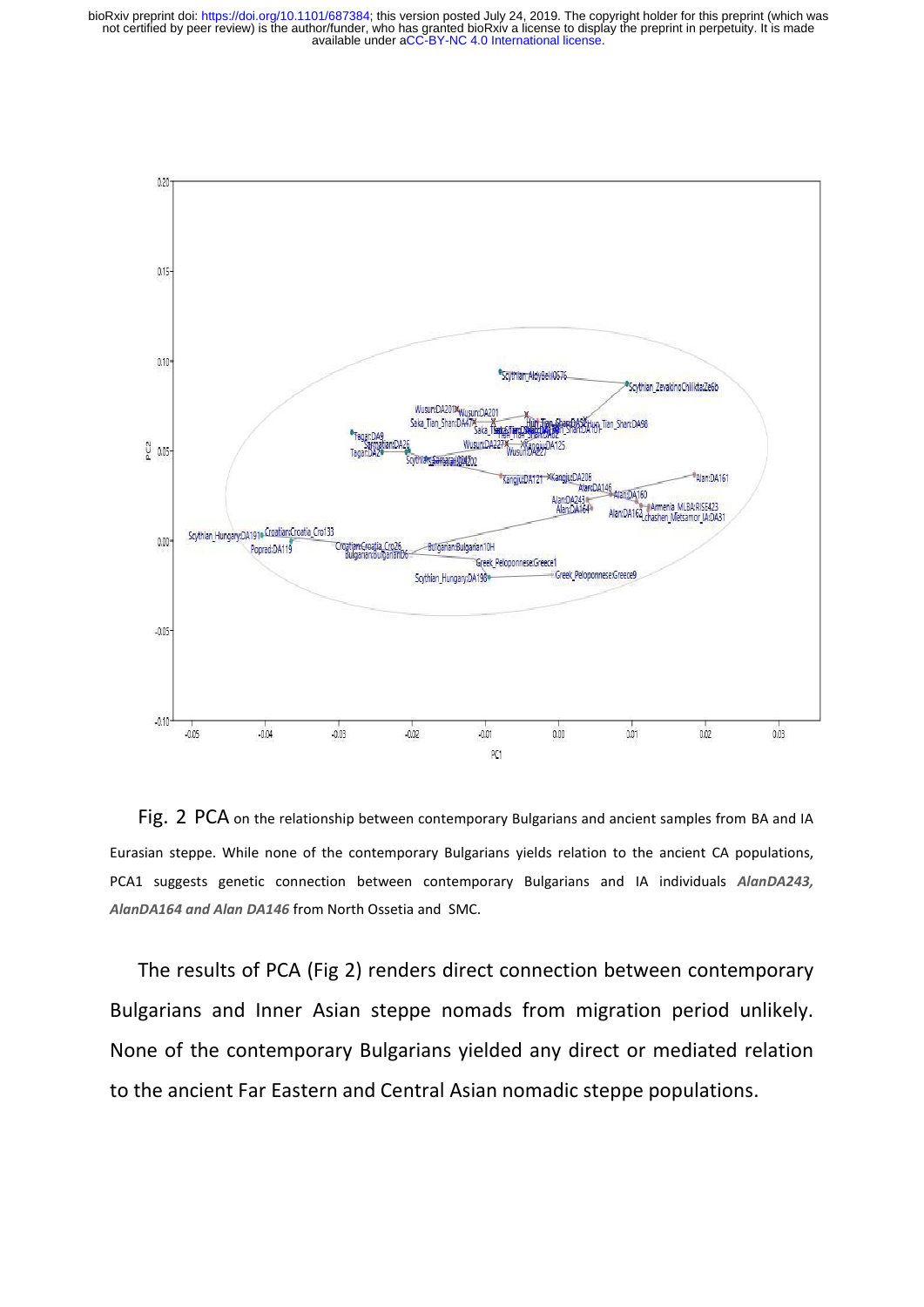In order to examine population transformation in what is now contemporary Bulgaria from early Bronze Age trough Iron Age till now, we also added 8 ancient samples from the late Neolithic / Early Bronze Age and early Iron Age, which we retrieved from Haak et al 2015, 207-11 and from Mathieson et al 2018, 197-203.). We present the results in Fig. 3



Fig 3 There is statistically significant relationship between contemporary Bulgarians and the Protobulgarians from SM. The genetic affinities detected by PAST3 suggest that SM people have contributed to contemporary Bulgarians only and their contribution to the rest of Balkan population has been transmitted from contemporary Bulgarians to their geographical neighbors.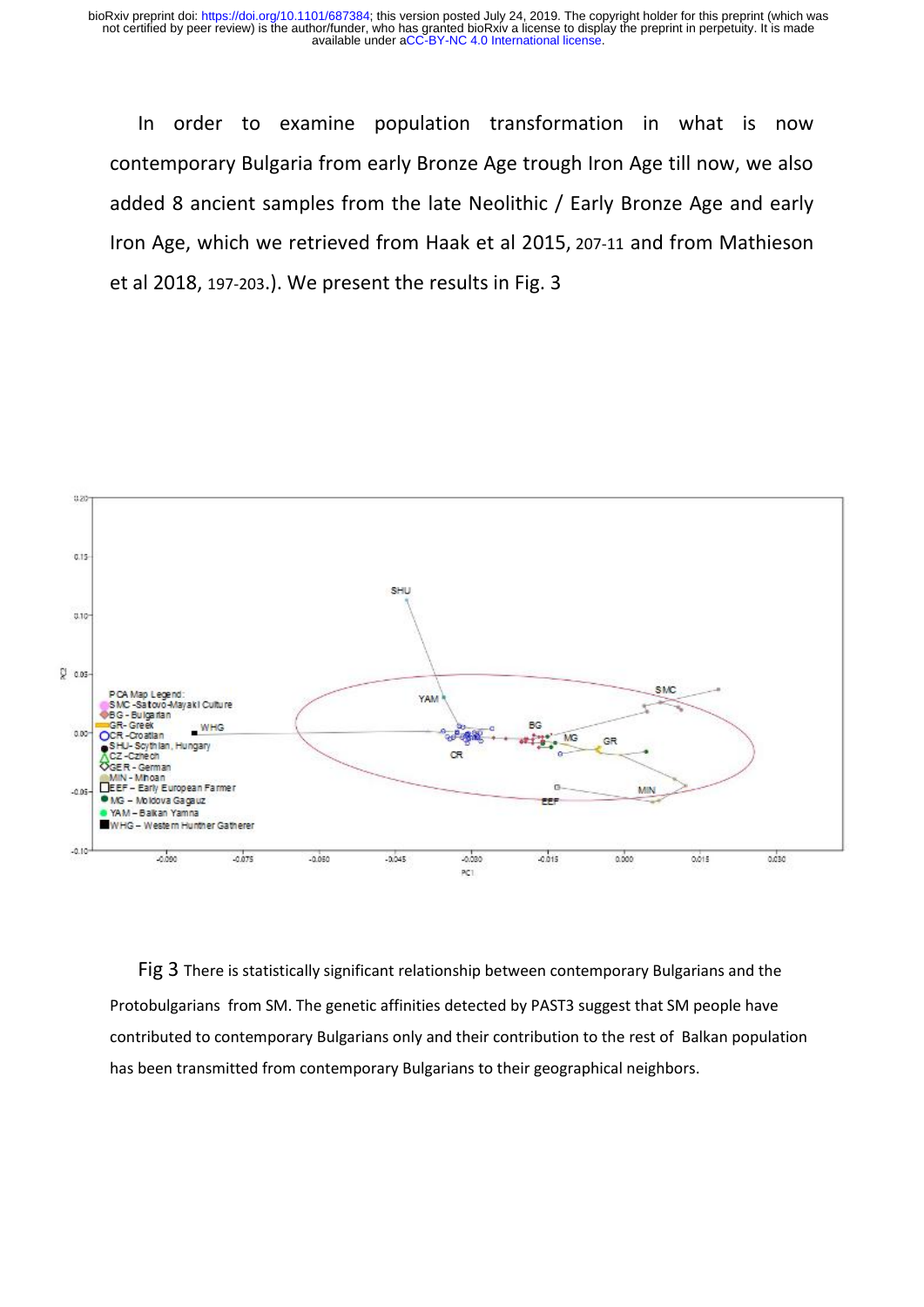PCA results suggest genetic connection between contemporary Bulgarians and the ancient individuals AlanDA243, AlanDA164 and Alan DA146 belonging to SM culture.

In our next PCA we added Scythian samples from Hungarian plain from  $4<sup>th</sup>$ Century BC (classical antiquity). The plot suggests connection between Scythian samples, European Alans from the migration period and the nomads from the *Saltovo*-*Mayaki* Culture as all 3 groups showed genetic connection to contemporary Bulgarians. (fig. 4)



#### Fig. 4

 These results imply nomadic influence from migration period being carried over to the population genomics of contemporary Bulgarians.

Our PCA (Fig.2) also revealed indirect connection between contemporary Bulgarians and central Asian Bronze Age nomads of East Iranic origin known as Kangju group. This relation however is dependent on the presence of sample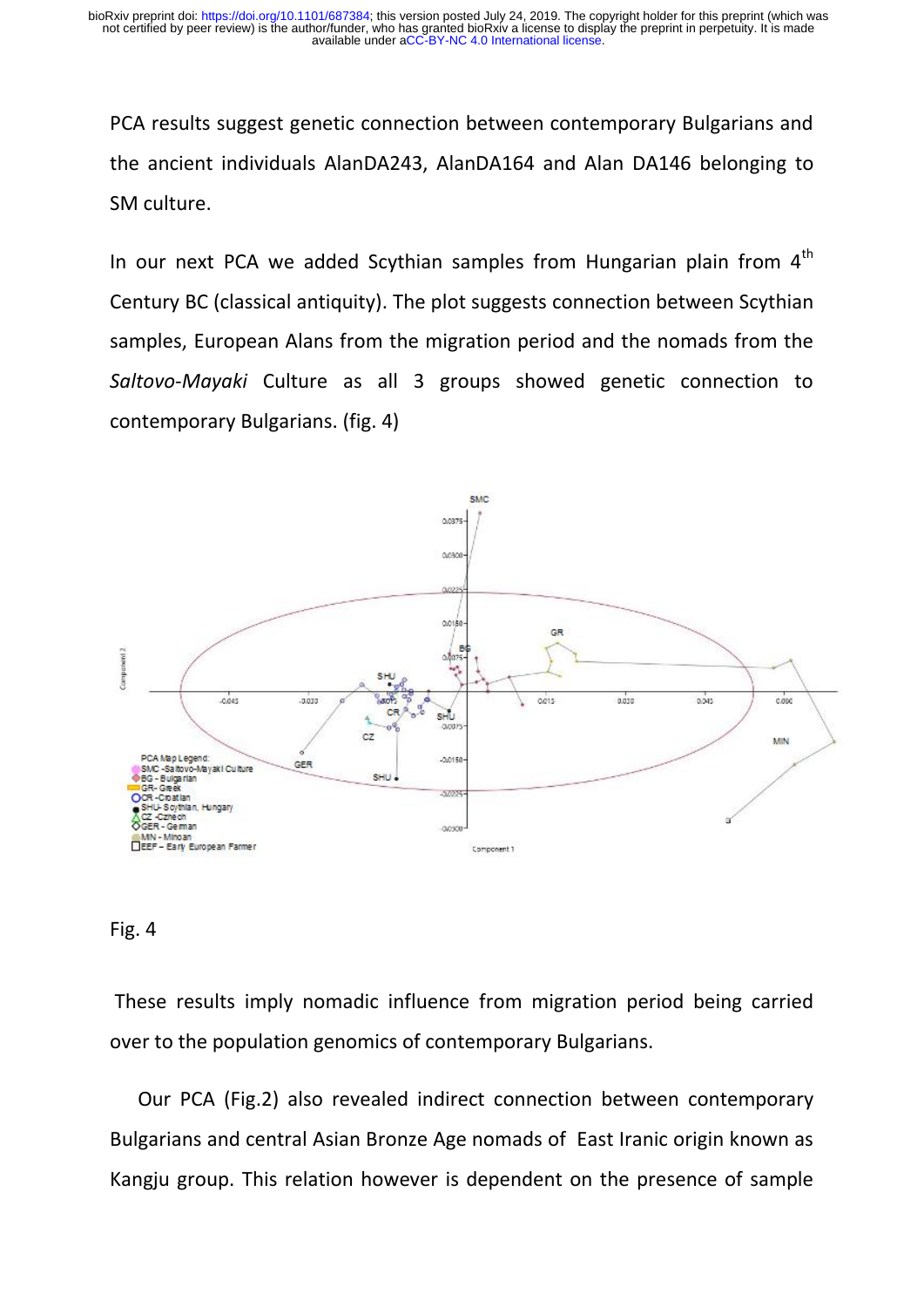Alan DA146 from *Saltovo*-*Mayaki* (*Saltovo*, SM for short) culture on the PCA Plot and disappears if we remove this sample from the plot. We suggest that this discrete connection represents earlier stages of the migration of certain proto SM groups (Sarmatians-Alans?). Yet the rest of SM samples did not yield same connection to Kangju but showed detectable connection to the samples from Bronze Age Armenian plateau (fig. 2), suggestive of multiple admixture events during different earlier stages of migrations and contacts of SM people, as one of these stages must have included Armenian plateau in Central Caucasus.

Since there were multiple waves of migration from Caucasus to the Balkans including IE migration during Bronze Age and the emergence of Minoans during early BA and they all carried substantial Caucasian component with them (Haak et al 2015,207-11. and Mathieson et al 2018, 197-203), in our next plot we tried to distinguish the admixture signal coming from SM people from admixture signals coming from the earlier migrations. In order the test the Huns as potential carriers of the same signal, we also included a sample of iron-age Siberian hunter gatherer as a proxy for the Huns and in order to test the early Slavs for yet another potential carrier, we included contemporary Croatian samples as a proxy for the medieval Bulgarian Slavs. We also included Moldova Gagauz samples to test if they carry stronger Protobulgarian signal as it has been hypothesized by some of Bulgarian historians. We present the results in Fig. 5 and Fig. 6: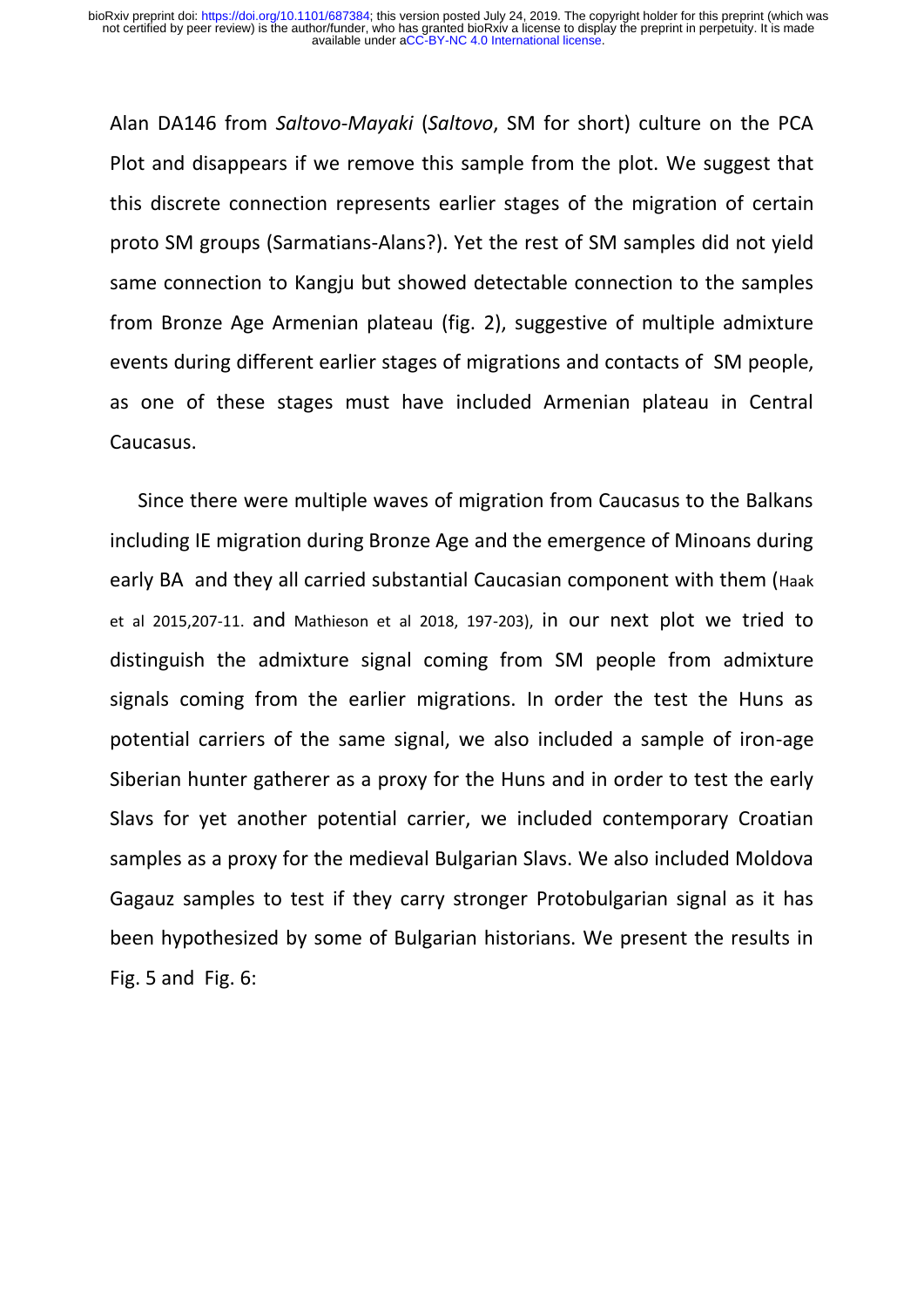available under [aCC-BY-NC 4.0 International license.](http://creativecommons.org/licenses/by-nc/4.0/) not certified by peer review) is the author/funder, who has granted bioRxiv a license to display the preprint in perpetuity. It is made bioRxiv preprint doi: [https://doi.org/10.1101/687384;](https://doi.org/10.1101/687384) this version posted July 24, 2019. The copyright holder for this preprint (which was



#### Fig. 5

In the PCA plot (fig. 5) the current Balkan nations form a cline. None of the tested samples showed detectable relation to SHG sample. The signals coming from SMC, NPBA Minoans and Bronze Age proto Thracians are clearly distinguishable from each other. Moldova Gagauz samples take intermediary position between contemporary Bulgarians and Contemporary Greeks and do not show stronger connection to SMC than contemporary Bulgarians, hence the signal from Protobulgarians in contemporary Bulgarians comes directly from SM and is not mediated by Gagauz people (which also carry this signal). Bronze Age proto Thracians are genetically closer to early medieval Slavs (represented here by Croatian samples) than to contemporary Bulgarians and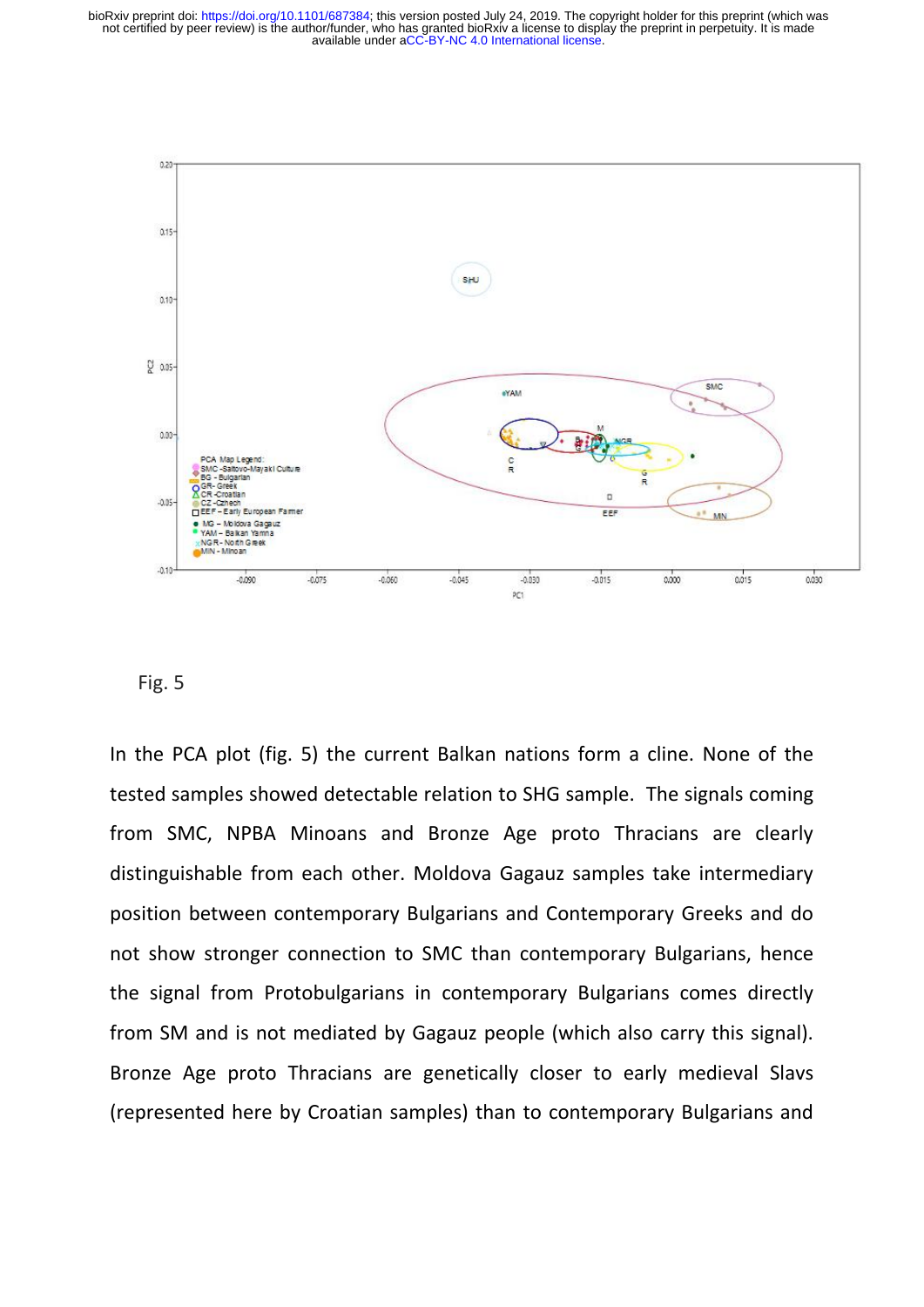their influence on Bulgarian population genomics is not direct, but is probably mediated by early Slavs;

Peloponnese Greeks show closest affinity to Neolithic Peloponnesus and Bronze Age Minoans (fig. 5 and fig. 6). We conclude that the influence of Minoans on contemporary Bulgarian population is not direct and is due to population transfers and exchanges that led to admixture between medieval Bulgarians, medieval Greeks and medieval ERE populations. Both contemporary Greeks and contemporary Bulgarians show considerable distance to Bronze Age Balkan Yamna population (Thracians?) and Thracian contribution is mediated by the Croatians (fig. 5) as a proxy of the early Slavs, unless it masks Illyrian contribution in contemporary Croatians. We cannot determine whether Croatian samples reflect Illyrian or Thracian influence on the genomes of early Slavs based on the available data only. Further research is needed to clarify this topic.

We noted that SM (Protobulgarian-Alan) influence among contemporary Balkan nations has its strongest representation in contemporary Bulgarians (Fig 4) where it arrives directly and this Protobulgarian influence in the other Balkan nations is mediated by the contemporary Bulgarians who channel it.

Neighbor joining tree, built with PASTX software on the base of genetic relationship between the samples: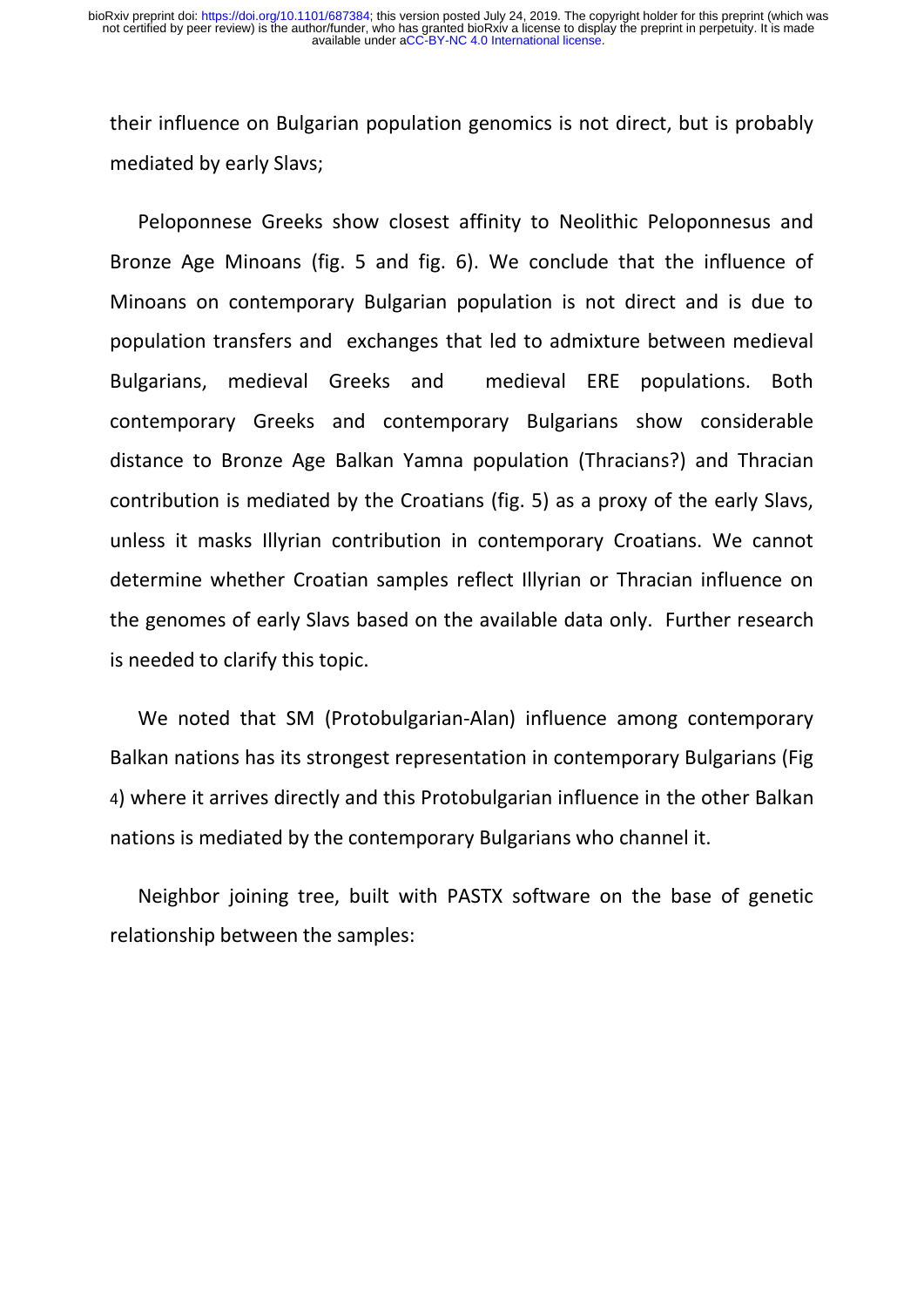available under [aCC-BY-NC 4.0 International license.](http://creativecommons.org/licenses/by-nc/4.0/) not certified by peer review) is the author/funder, who has granted bioRxiv a license to display the preprint in perpetuity. It is made bioRxiv preprint doi: [https://doi.org/10.1101/687384;](https://doi.org/10.1101/687384) this version posted July 24, 2019. The copyright holder for this preprint (which was



FIG 6 . Neighbor joining tree

#### **Conclusions from the DNA data analysis**

The results suggest that SMC related populations are among the precursor of contemporary Bulgarians. This makes SM culture at its precursor stage (600- 700 AD) leading candidate for the source population of Asparukh Bulgarians. These results also suggest that Asparukh's tribe(s) are indistinguishable from the Sarmato-Alanic groups from Early MA and Late antiquity and, surprisingly, do not carry Siberian and Central Asian admixture on the Balkans with them.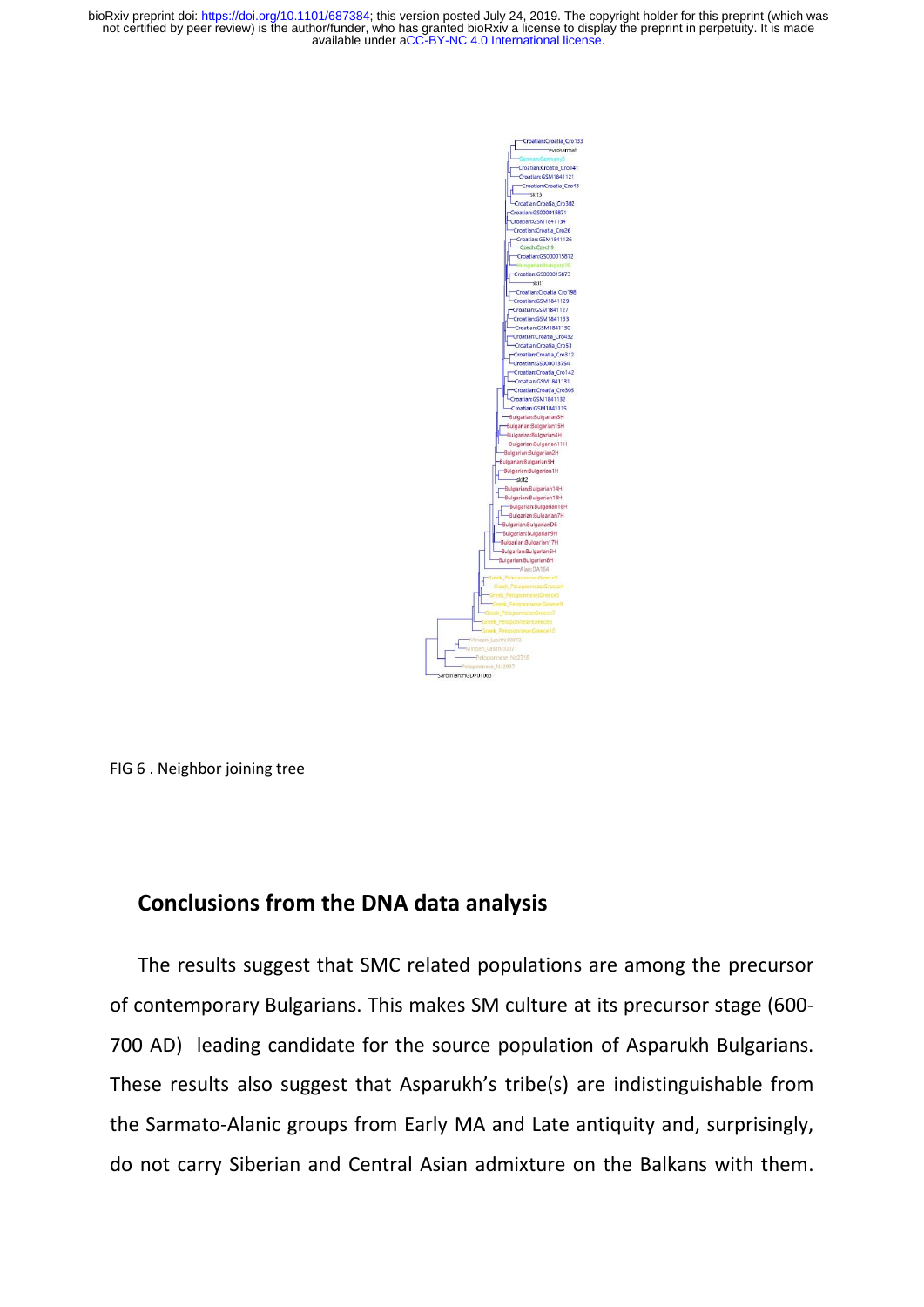Unlike BA Thracians and the early Slavs, SMC carry substantial Caucasus admixture, related to the tribes from Bronze Age Armenian plateau and seems to have transmitted this admixture to the contemporary Bulgarians. The relationship between Protobulgarians and Sarmato-Alanic tribes from the Late antiquity and Early medieval epoch remains to be clarified further, however genome wide-data suggest that Protobulgarians were themselves an admixture in equal proportions between two close, but distinct populations –1. Alano-Sarmatian tribe from the region north of Caucasus with some Kangju link to it and 2. Unknown tribe(s) originating from what is now Armenian Plateau. Both Scythian samples from the Hungarian steppe and the Alans from *Saltovo*-*Mayaki* culture bear strong genetic resemblance to the Bronze Age Caucasian samples, which is missing in central Asian nomads but is presented in the contemporary Bulgarians.

Our results cast a doubt on a connection between Inner Asian nomadic tribes from Antiquity and the Protobulgarians-Alans from SM culture and Northern Caucasus. The lack of Inner Asia autosomal DNA links for the Protobulgarians confirms the results from the mtDNA sampling of materials from  $8<sup>th</sup>-9<sup>th</sup>$  c. necropolises on the Lower Danube. The main haplogroup H (H, H1, H5, and H13) prevalent in European populations has a 41.9% frequency in modern Bulgarians, and it was observed in 7 of 13 proto-Bulgarian samples. Again no evidence was found of East Asian (F, B, P, A, S, O, Y, or M derivative) haplogroups (Nesheva et al 2015, 22). An earlier major representative survey of present dale male lineages in Bulgaria (over 800 individuals) revealed that "*Haplogroups C, N and Q, distinctive for Altaic and Central Asian populations, occur at the negligible frequency of only 1.5%.*" (Karachanak et al 2013). Our research suggest that author's conclusion of the survey that *"…our data suggest that a common paternal ancestry between the proto-Bulgarians and*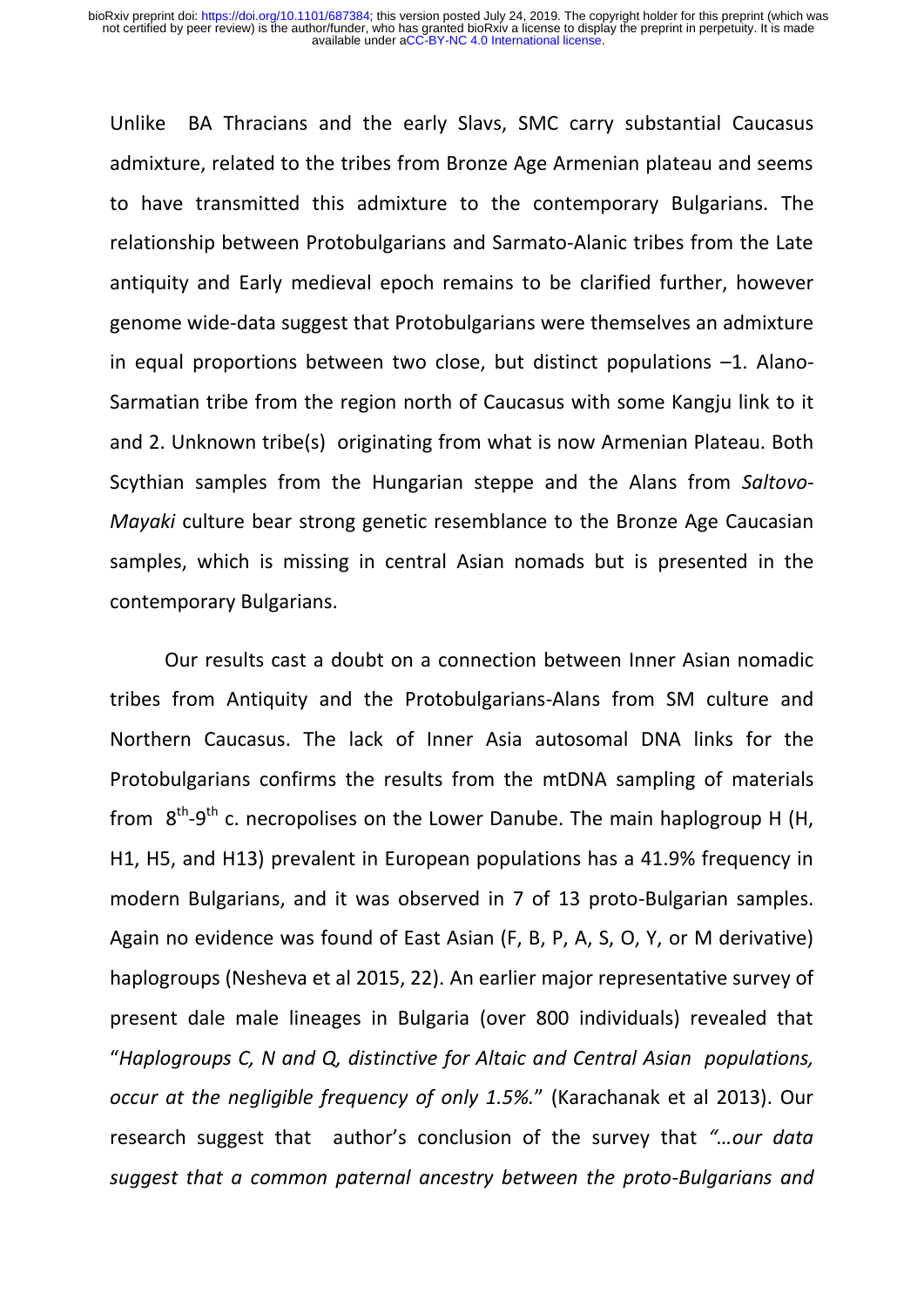*the Altaic and Central Asian populations either did not exist or was negligible..."*( Karachanak et al 2013, abstract) was correct.

Since the debate about potentially "autochthonous" component in the contemporary Bulgarians (present day version of "Illyrism") has become somewhat hotly debated topic in Bulgarian society today, we also clarified the origin of this Caucasian component further and managed to split the Caucasian component coming from SM from the Caucasian components already presented on the Balkans prior to Protobulgarian migration. We established that while all three carry somewhat similar Caucasian component (fig.3, fig.4, fig.5), the signal, coming from SM is the strongest in contemporary Bulgarians, the signal coming from Bronze Age Thracians is the strongest in contemporary Croatians and the signal, coming from Bronze Age Minoans is the strongest in contemporary Greeks. These three signals clearly differ from each other and their source populations are clearly distinguishable. Yet all tree carry an excessive Caucasian component, suggesting non-local origins for all three of them and suggestive of at least three different migrations from the Caucasus Mountains and adjacent regions to the Balkans. However, contemporary Bulgarians have received their Minoan component mostly through population exchange with Byzantium and their Bronze age Thracian component trough admixture/population exchange with early medieval Slavs and Croats. The signal that distinguished contemporary Bulgarians from the other Balkan nations is the unique signature of SM-Alan people, who appear amongst the direct precursors of contemporary Bulgarians.

**Supplement:** Archaeological overview on the formation of Asparukh's

Protobulgarians.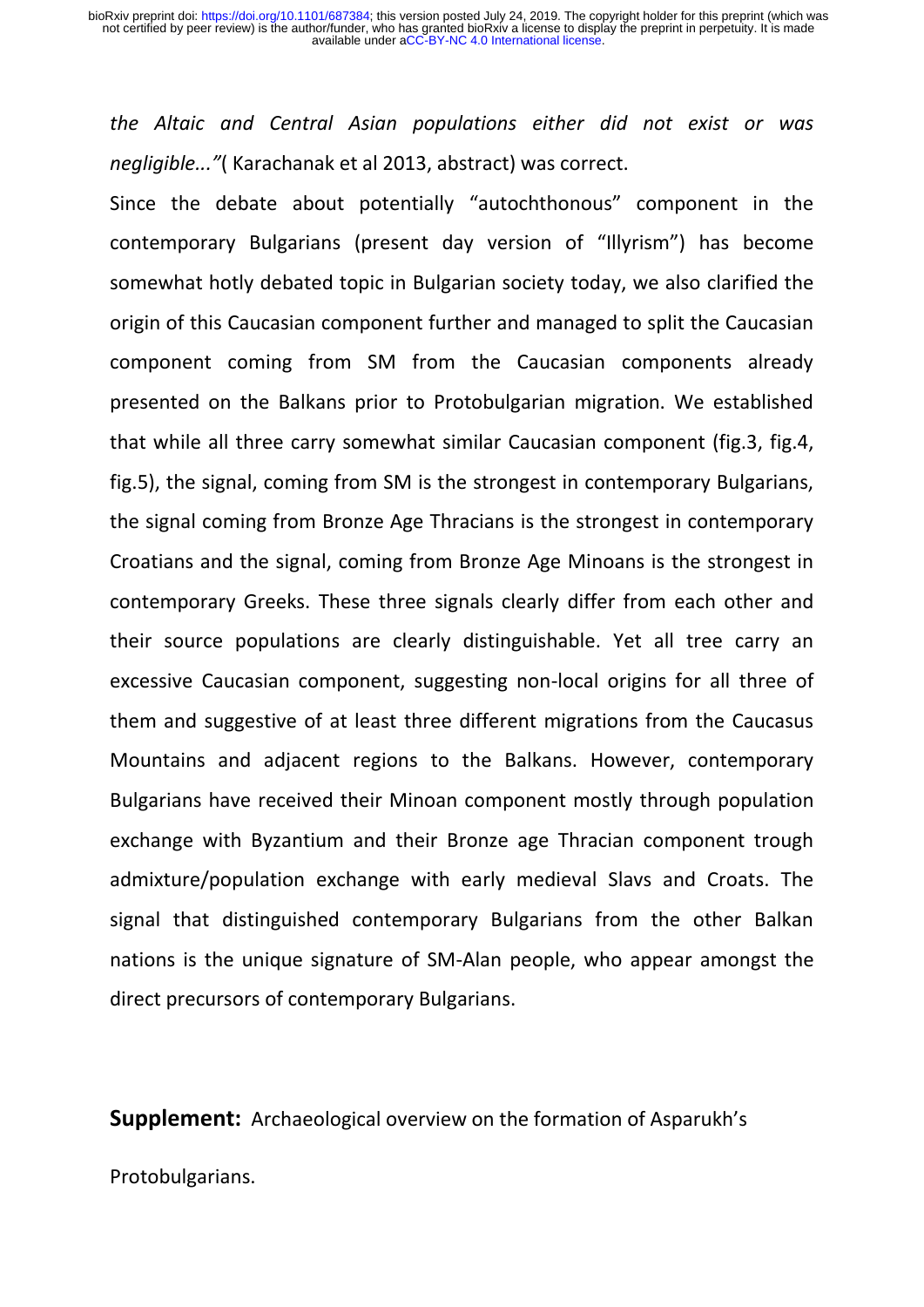## **References**

- 1. Lazaridis I, Patterson N, Mittnik A, et al. Ancient human genomes suggest three ancestral populations for present-day Europeans. *Nature*. 2014;513(7518):409-13.
- 2. Haak W, Lazaridis I, Patterson N, et al. Massive migration from the steppe was a source for Indo-European languages in Europe. *Nature*. 2015;522(7555):207-11
- 3. Mathieson I, Alpaslan-Roodenberg S, Posth C, et al. The genomic history of southeastern Europe. Nature. 2018;555(7695):197-203
- 4. P. Damgaard et al , 137 ancient human genomes from across the Eurasian steppes, , Nature, Nature Springer, May 9 2018
- 5. Yunusbayev et al. The Caucasus as an asymmetric semipermeable barrier to ancient human migrations. Mol Biol Evol. 2012;29(1):359–365
- 6. Hammer 2001: Hammer, Ø., Harper, D.A.T., Ryan, P.D. 2001-2018. PAST: Paleontological statistics software package for education and data analysis. Palaeontologia Electronica 4(1): 9pp., http://palaeo-electronica.org/2001\_1/past/issue1\_01.htm, Natural History Museum, University of Oslo
- 7. Istvanovits 2017: Eszter Istvanovits, Valeria Kulcsar. Sarmatians History and Archaeology of a Forgotten people. Maintz 2017.
- 8. Karachanak et al 2013: Sena Karachanak,Viola Grugni, Simona Fornarino, Desislava Nesheva, Nadia Al-Zahery, Vincenza Battaglia, Valeria Carossa, Yordan Yordanov, Antonio Torroni, Angel S. Galabov, Draga Toncheva, and Ornella Semino. Y-Chromosome Diversity in Modern Bulgarians: New Clues about Their Ancestry. [https://www.ncbi.nlm.nih.gov/pmc/articles/PMC3590186/?fbclid=IwAR3jzec8zI4iiagoE7zmP](https://www.ncbi.nlm.nih.gov/pmc/articles/PMC3590186/?fbclid=IwAR3jzec8zI4iiagoE7zmPe63ZYHnwhCTHMPsG7_VokDCGA8ObZz1qhepDms#pone.0056779-Dobrev1) [e63ZYHnwhCTHMPsG7\\_VokDCGA8ObZz1qhepDms#pone.0056779-Dobrev1.](https://www.ncbi.nlm.nih.gov/pmc/articles/PMC3590186/?fbclid=IwAR3jzec8zI4iiagoE7zmPe63ZYHnwhCTHMPsG7_VokDCGA8ObZz1qhepDms#pone.0056779-Dobrev1) Taken on 10.05.2019
- 9. Petar Golijski 2006: Balgarite v Kavkaz I Armenia (II-X c.), Sofia 2006.
- 10. Beshevliev 1981: Веселин Бешевлиев. Първобългарите. Бит и култура. София, 1981. Veselin Beshevliev. Parvobalgarite. Bit i kultura. Sofia, 1981.
- 11. Botalov 2010: С.Г. Боталов. раннетюркские ареалы восточной европы в системе кочевой цивилизации евразии. В: Культуры евразийских степей второй половины I тысячелетия н.э.вопросы межэтнических контактов и межкультурного взаимодействия, Самара 2010, 4-41. S.G. Botalov. Rannetjurkskie arealy vostochnoj evropy v sisteme kochevoj civilizacii evrazii. In: Kul'tury evrazijskih stepej vtoroj poloviny I tysjacheletija n.je.voprosy mezhjetnicheskih kontaktov i mezhkul'turnogo vzaimodejstvija, Samara 2010, 4-41.
- 12. Vaklinov 1977: Станчо Ваклинов. Формиране на старобългарската култура. София, 1977. Stancho Vaklinov. Formirane na starobalgarskata kultura. Sofia, 1977.
- 13. Gavrituhin 2003: И.О. Гавритухин, А.В.Пьянков. Крым, Северо-Восточное Причерноморье и Закавказье в эпоху средневековья. IV-XIII века, 186-199. Москва, 2003. I.O. Gavrituhin, A.V.P'jankov. Krym, Severo-Vostochnoe Prichernomor'e i Zakavkaz'e v jepohu srednevekov'ja. IV-XIII veka, 186-199. Moskva, 2003.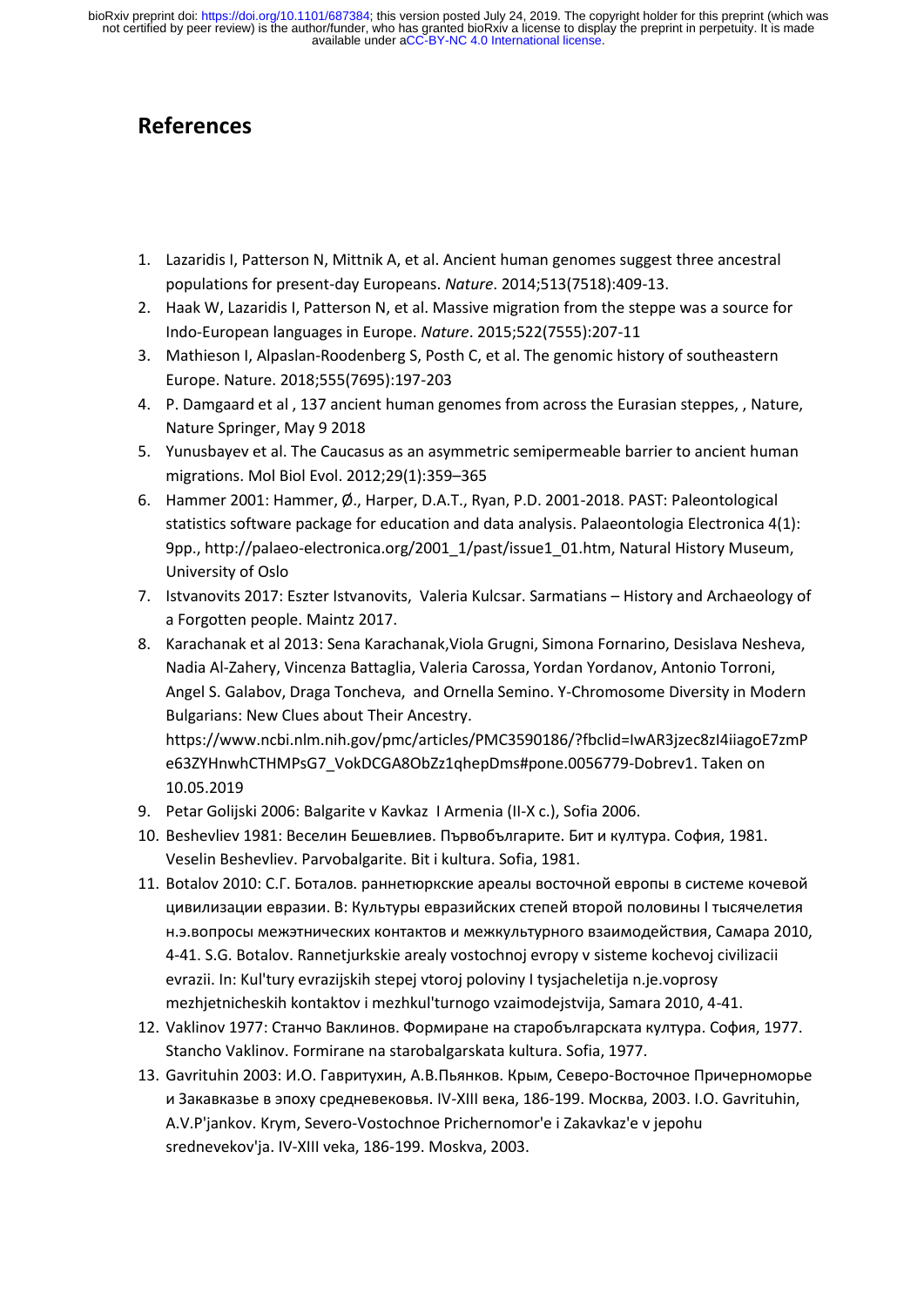- 14. Komatarova 2011: E.Коматарова-Балинова. Обредът на трупоизгарянето в некрополите на Салтово-Маяцката култура и биритуалните некрополи на Долен Дунав. В: Салтовомаяцькаарх археологічна культура: 110 років від початку вивчення на Харківщині. Харков, 2011. E.Komatarova-Balinova. Obredat na trupoizgaryaneto v nekropolite na Saltovo-Mayatskata kultura i biritualnite nekropoli na Dolen Dunav. V: Saltovomayatsykaarh arheologіchna kulytura: 110 rokіv vіd pochatku vivchennya na Harkіvshtinі. Harkov, 2011.
- 15. Komatarova 2012: Е.Коматарова-Балинова. Сравнительная характеристика элементов погребального обряда биритуальных могильников нижнедунайского населения и салтово-маяцкой культуры. В: Степи Европы в эпоху средневековья. Т.9. Донецк, 2012, 135-165. E.Komatarova-Balinova. Sravnitel'naja harakteristika jelementov pogrebal'nogo obrjada biritual'nyh mogil'nikov nizhnedunajskogo naselenija i saltovo-majackoj kul'tury. V: Stepi Evropy v jepohu srednevekov'ja. T.9. Doneck, 2012, 135-165.
- 16. Komatarova 2013: Е.Коматарова-Балинова. Хокери и псевдохокери от биритуалните некрополи в североизточна България: Възможности за интерпретации. В: Салтовомаяцька археологічна культура: проблеми та дослідження. Харков 2013, 82-88. E.Komatarova-Balinova. Hokeri i psevdohokeri ot biritualnite nekropoli v severoiztochna Bulgaria: Vazmozhnosti za interpretatsii. V: Saltovo-mayatsyka arheologіchna kulytura: problemi ta doslіdzhennya. Harkov 2013, 82-88.
- 17. Kyzlasov 1991: Игор Кызласов. Новые данные о произхождении и распространении древнетюркской рунической письмености Евразии. В: Проблеми на прабългарската история и култура. София, 1989,16-27. Igor Kyzlasov. Novye dannye o proizhozhdenii i rasprostranenii drevnetjurkskoj runicheskoj pis'menosti Evrazii. In: Problemi na prabalgarskata istorija i kultura. Sofia, 1989,16-27.
- 18. Marchenko 1996: И.И.Марченко. Сираки Кубани (По материалам курганых погребений Нижней Кубани.) Краснодар 1996. I.I.Marchenko. Siraki Kubani (Po materialam kurganyh pogrebenij Nizhnej Kubani.) Krasnodar 1996.
- 19. Minaeva 1951: Минаева Т.М. Археологические памятники на реке Гиляч в верховьях Кубани. В: «Материалы и исследования по археологии СССР» № 23. М.—Л., 1951. Minaeva T.M. Arheologicheskie pamjatniki na reke Giljach v verhov'jah Kubani. «Materialy i issledovanija po arheologii SSSR» № 23. M.—L., 1951.
- 20. Minaeva 1982: Т.М. Минаева. Раскопки святилища и могильника возле городища Гиляч в 1965 г. Москва, 1982. T.M. Minaeva. Raskopki svjatilishha i mogil'nika vozle gorodishha Giljach v 1965 g. Moskva, 1982.
- 21. Rashev 1991: Рашо Рашев. Две групи прабългари и две прабългарски култури. В: Историко-археологически изследвания. В памет на проф. Станчо Ваклинов, 29-33. Велико Търново 1991. Rasho Rashev. Dve grupi prabalgari i dve prabalgarski kulturi. In: Istoriko-arheologicheski izsledvania. V pamet na prof. Stancho Vaklinov, 29-33. Veliko Tarnovo 1991.
- 22. Rashev 1992: Рашо Рашев. За произхода на прабългарите. В: Studia protobulgarica mediaevalia europensia. В чест на професор Веселин Бешевлиев, 23-33 Велико Търново, 1992. Rasho Rashev. Dve grupi prabalgari i dve prabalgarski kulturi. In: Istorikoarheologicheski izsledvania. V pamet na prof. Stancho Vaklinov, 29-33. Veliko Tarnovo 1991.
- 23. Rukavishnikova et al 2018: И. В. Рукавишникова, М. Ю. Меньшиков, И. И. Воробьев. Исследования нового биритуального могильника хазарского времени на северо-